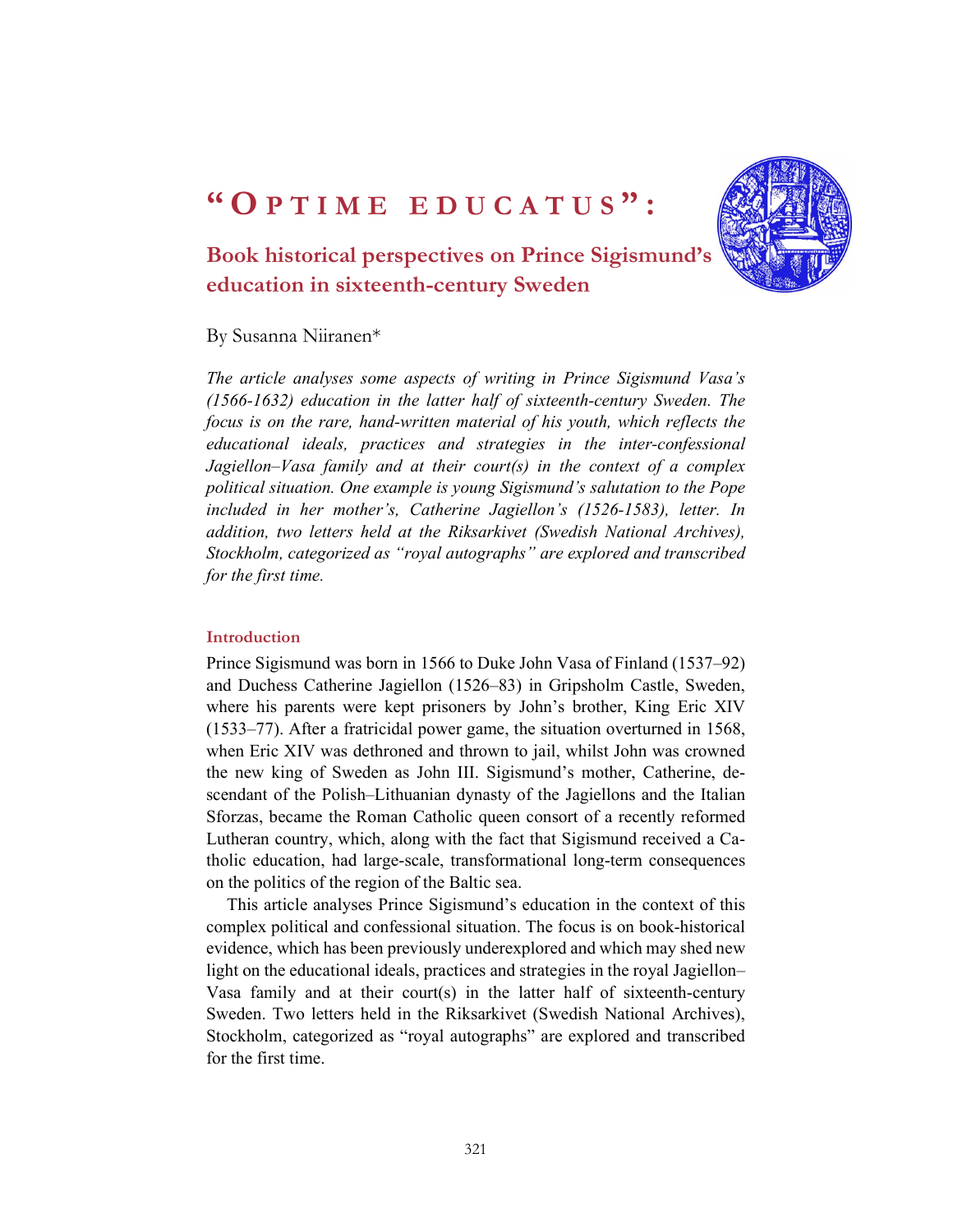#### Educational family background

Sigismund's modern Swedish biographer, Stefan Östergren, has stated that "the young prince's [Sigismund's] schooling is not particularly well known".<sup>1</sup> Indeed, many details are not discernible because of the lack of sources, but the general view may be completed by combining existing knowledge and exploring some new sources (see below). It is often repeated that his parents were well educated compared to other contemporary royal and princely persons. John (as well as Eric and their other siblings) received a first-class international humanist education, which their father Gustavus Vasa considered seminal for the new ruling dynasty of the Vasas. Apparently, John had some talent for and interest in foreign languages, which is emphasised in contemporary sources.<sup>2</sup> Rather obviously, Catherine would have spoken Polish to her Polish retinue and the children. Whether she used German, Italian, Swedish, Polish or Latin with John and other people at the Swedish court is more or less enlightened guesswork. The book collection that Duke John took to Gripsholm from Finland upon his imprisonment contained the essentials of various fields of intellectual and religious literature typical of a Renaissance humanist library, mostly in Latin but also in German and English, as well as a New Testament in Finnish and a Hebrew dictionary. As for Duchess Catherine, only her missals and prayer books, "papistiska böcker" (papist books), are mentioned in the inventories, which does not necessarily mean that she did not read any other books.<sup>3</sup>

Catherine's mother, Bona Sforza (c. 1494–1557), had been surrounded by leading humanist scholars and had received private teaching from such individuals as Crisostomo Colonna (1455–1528), who had taught her to read and write "in the most learned way". According to Colonna, she read the works of Roman authors such as Vergil and Cicero various epigrams and a

<sup>\*</sup>The article is based on my work in the project Late Medieval and Early Modern Libraries as Knowledge Repositories, Guardians of Tradition and Catalysts of Change, financed by the Academy of Finland and University of Jyväskylä (Lamemoli, no. 307635, 1 September 2017–31 May 2022). I am grateful to the project members and to other scholars attending the workshops and seminars of the project, as well as to senior lecturer em. Seija Tiisala, for their comments and encouragement; I am particularly indebted to Professor Outi Merisalo, head of the project, University of Jyväskylä, for her help in transcribing and translating several puzzling passages in Sigismund's letters.

<sup>&</sup>lt;sup>1</sup> "Den unge prinsens skolning är inte särskilt väl känd", Östergren 2005, 24.

<sup>&</sup>lt;sup>2</sup> See, for instance, the accounts of John's good spoken Latin by William Cecil, state secretary to Elizabeth I of England, and the Frenchman Hubertus Langetus, during the duke's visit to England in view of marriage negotiations between Elizabeth and John's brother Eric in 1559–60 , Ericson 2004, 63, 70; Ragauskienė 2014, 102–119.

<sup>&</sup>lt;sup>3</sup> Several versions of Duke John's and Duchess Catherine's inventories from the year 1563 are included in Stockholm, Slottsarkivet, Kungliga och furstliga personers enskilde egendom 3, 1556–1594.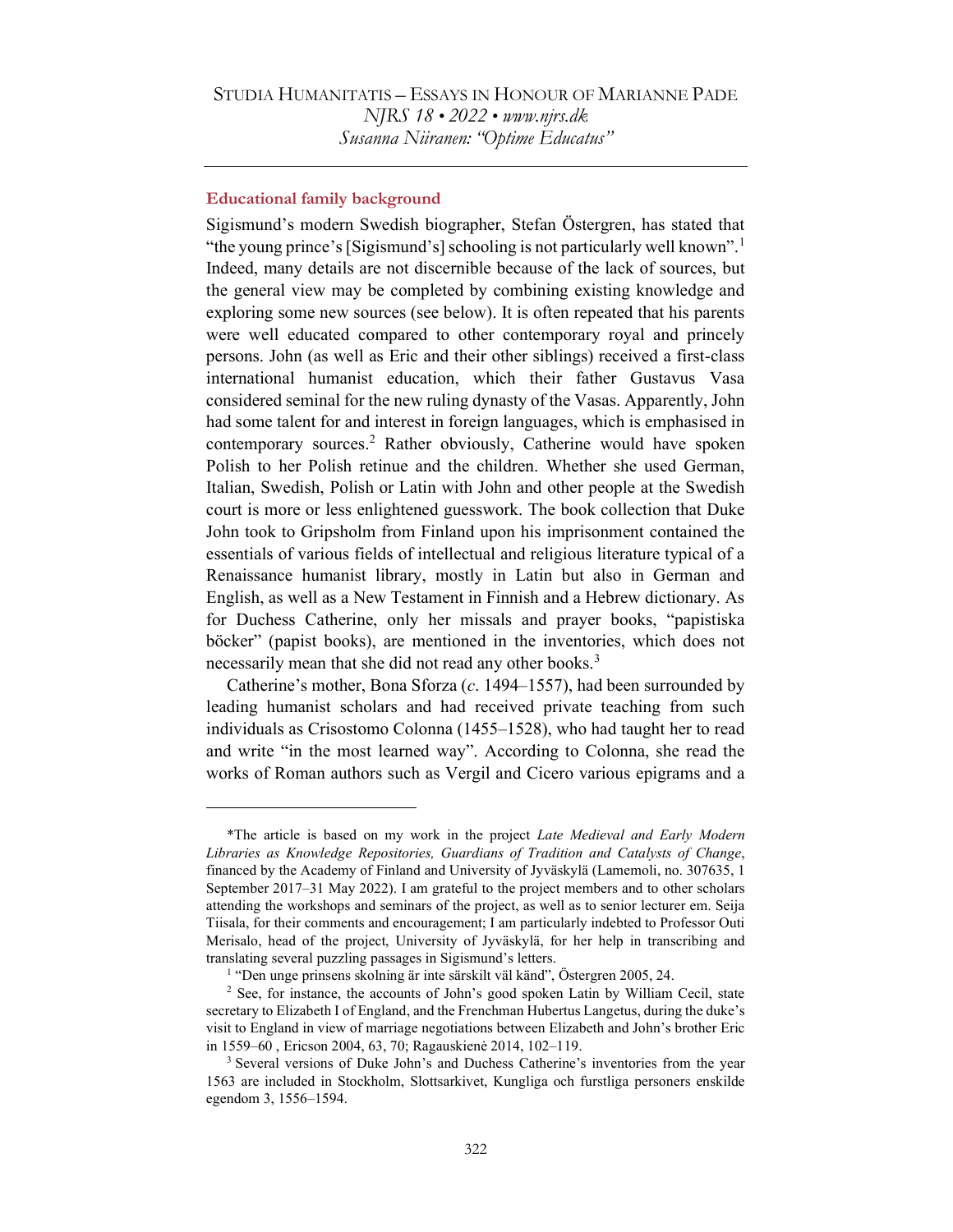lot of Italian literature, including the writings of Petrarch that she knew by heart.<sup>4</sup> Whilst visiting young Bona and her mother Isabella of Naples at the Milanese court for marriage negotiations with Sigismund I "the Old" (1467– 1548), Polish envoys reported on Bona's good education (together with her remarkable dancing skills) as an asset for a future queen.<sup>5</sup> From her own experience of marrying the King of Poland, Bona knew that education helped find an influential spouse and establish a prominent position at the court. Bona and Sigismund I ensured that the youngest princesses, Anna (1523– 1596) and Catherine, received a proper education, although probably not as thorough as that of their elder siblings, Isabella (1519–1559), Sigismund Augustus (1520–1572) and Sophia (1522–1575).<sup>6</sup> Both Sigismund Augustus and Sophia put together remarkable libraries. As a result of the Italian entourage of their mother, the royal children were fluent not only in Polish but also in Italian. In international communication, they used Latin and Italian, probably some German as well. With this cultural background in addition to John III's political ambitions regarding his only legitimate son, Sigismund's education was obviously taken very seriously by both his parents.

As education is never merely an individual choice (and even less in sixteenth-century royal families) but incorporates societal ideologies and cultural values, European Christian ideas of educating a prince guided educational measures in practice. Erasmus' Institutio principis Christiani (1516) was one of the most influential works of advice for princes. Several other works, such as Thomas More's Utopia (1516) and Niccolò Machiavelli's Il Principe (written in 1519, published in 1532), discussed the education and virtues of rulers, but their reception and use in the education of contemporary princes are not quite clear or evident. In sixteenth-century Poland – exchanging intensively with Italian humanists, thanks to Queen Bona and her contacts, as well as to pre-existing cultural and economic connections with Italy and the rest of Europe – the topic was touched upon in many treatises concerned with more general matters.<sup>7</sup> The most important pedagogical work was Erazm Gliczner's (Erasmus Glitznerus) Books about *children's upbringing*  $(1558)^8$  One of his key principles was the teacher being a good example for the young. He advocated this method because a child was considered to have the natural tendency to imitate what they

<sup>4</sup> Bogucka 1989, 38; Cioffari 1987, 71–74.

<sup>5</sup> Przezdziecki I 1868, 59.

<sup>6</sup> Bogucka 1989, 143.

<sup>7</sup> Mikołaj Rej (1505–1569), Martin Kromer (Marcin Kromer, 1512–1589), Łukasz Górnicki (1527–1603) and Sebastian Petrycy (1554–1626), just to name a few Polish authors writing on educational matters.

<sup>&</sup>lt;sup>8</sup> Gliczner 1558; I am grateful to Dr Ewa Cybulska-Bohuszewicz for pointing out Gliczner's significance for Poland.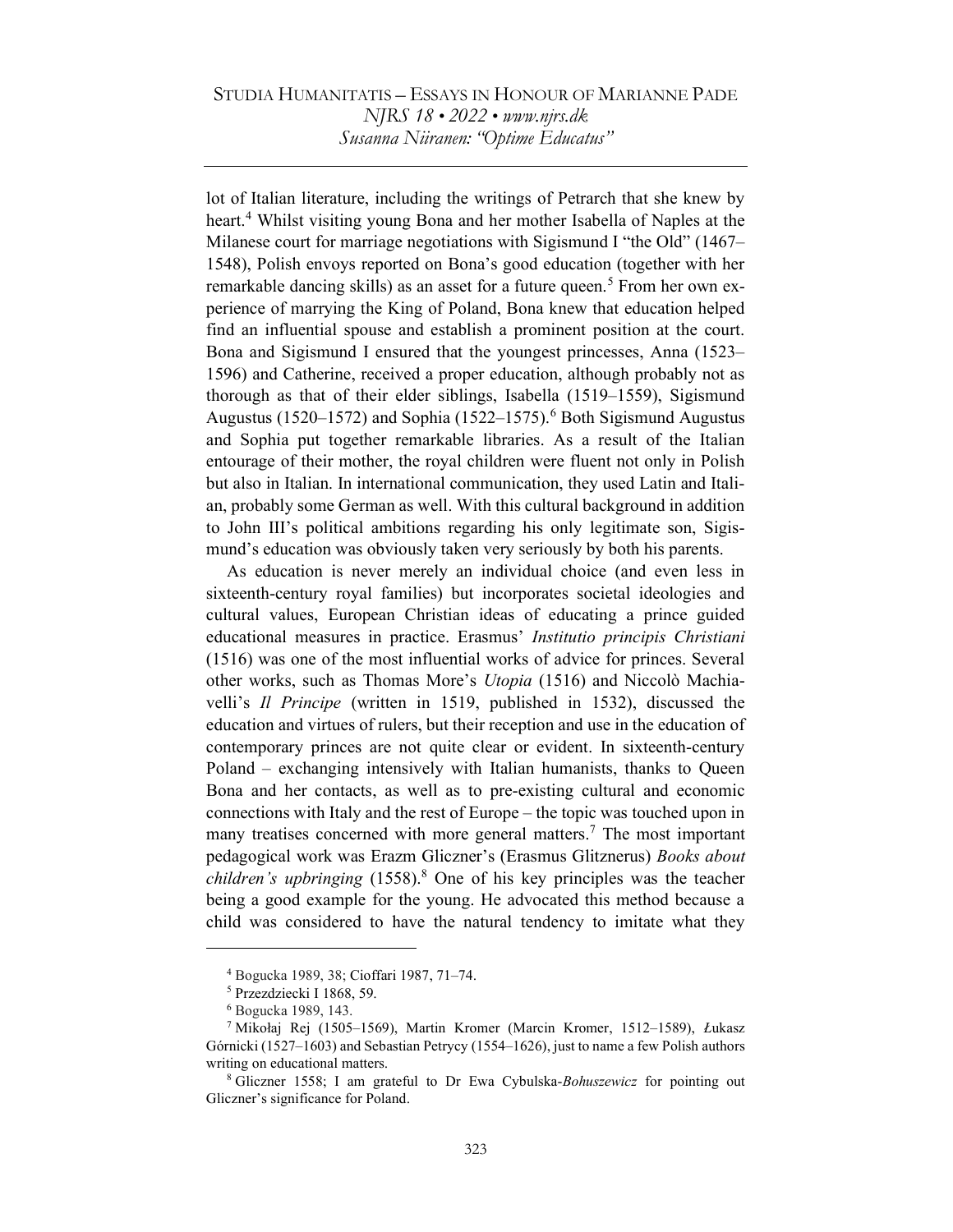experience. That is why education at home was crucial. The father, in particular, was to be a decisive influence on his children through example.<sup>9</sup> Introducing these ideas in Poland, Gliczner followed earlier humanists, such as Leon Battista Alberti, who, in his treatise Della famiglia (1433–1440), had suggested that the natural place for education was the home and who had underlined the importance of the father in the educational process.<sup>10</sup> Besides Christian values and pedagogical issues, classical ideals, which interested humanists, included the importance of public and private virtue, Latin grammar, techniques of rhetoric, history, conventions in literature and poetry, and moral philosophy. In Sweden, Count Peter Brahe the Elder (1520–1590) wrote the manual Oeconomia eller Hushållsbok för ungt adelsfolk (Household book for young nobles) in 1581. He is said to have been "the leading brain" behind the first state budgets under John III.<sup>11</sup> He had studied at German universities and suggested in *Oeconomia* that young nobles should improve the Christian ideals by reading Philip Melanchthon, and enhance their Latin skills by reading Cicero, Quintilian and Erasmus; however, Brahe's attitude towards the humanistic canon of authors was practical, or at least more instrumental, compared with that of the previously mentioned educational writers.<sup>12</sup> Much emphasis was put on economy and civil service, the latter suffering from the lack of trained professionals in Sweden. Just as in Poland and Russia, all high offices in Sweden belonged to nobility, but all office holders were not educated, capable and willing enough to work in administrative offices. With only one university (the University of Uppsala, established in 1477), the situation was different from that of Central and Southern Europe where the university network was relatively dense and university education was more readily at hand.<sup>13</sup> Brahe's work spread initially in small circles until it was printed in 1677.<sup>14</sup>

### Early preceptors

During his early childhood, Sigismund spent time at his mother's court. It seems that Catherine favoured Polish *familiares* until the end of her life in Sweden, although her court was characteristically international, as early

 9 Roszak 2010, 458.

<sup>10</sup> Alberti 1908, 55, 72, and 161.

<sup>&</sup>lt;sup>11</sup> Sandelin 1991, 13.

 $12$  Brahe 1971; also see Eriksson 2008; Melanchthon's *Loci communes*, of which Duke John had a copy in his library, was an important textbook in the Lutheran system of education; also see Krēsliņš 1992, 111–115; Pade 2020, 47–62.

<sup>13</sup> Hakanen & Koskinen 2017, 38.

<sup>&</sup>lt;sup>14</sup> According to Ohlson, *Oeconomia'*s principles guided the teaching of the heir apparent and the teaching at the royal court, Ohlson 1941, 9.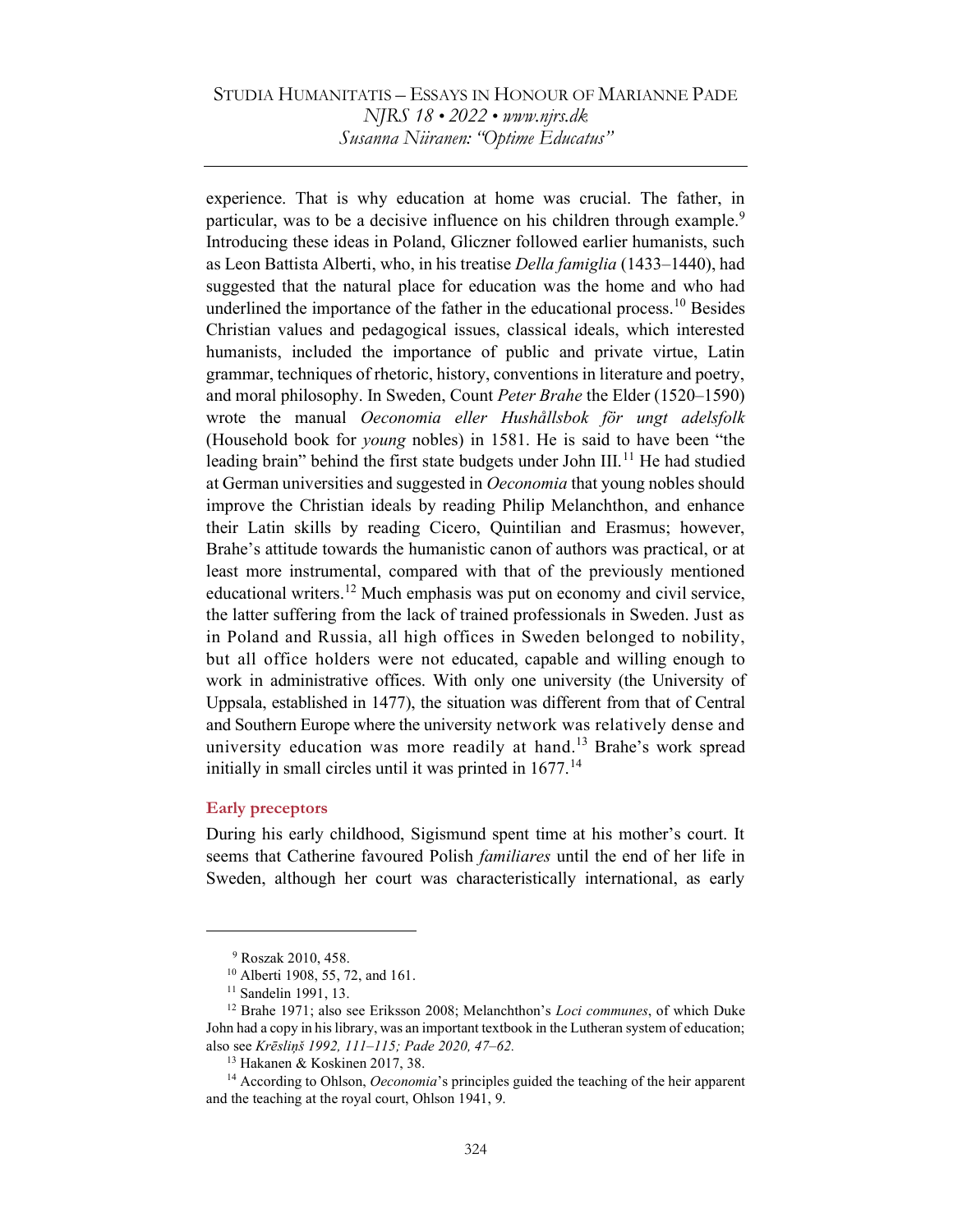modern courts usually were.<sup>15</sup> The younger sister, Anna, was born in 1568 just after the parents' release from prison. Thanks to John III's intense work to promote his son's hereditary claim to the Swedish throne, Sigismund became the Crown Prince of Sweden at the age of three in 1569. According to the marriage contract, Catherine was allowed to raise her children as Roman Catholics,<sup>16</sup> which she did. Anna later converted to Protestantism. Catherine's Polish handmaid and confidant named  $Doska<sup>17</sup>$  was responsible for nursing the children; in a letter she told that she slept in the same room as the children. In the same letter, Doska describes Sigismund as follows: although they play and run a race, Sigismund remains attentive to Doska, a person of short stature.<sup>18</sup> Thus, the basis of the prince's Polish skills was grounded in his early childhood spent in the company of his mother and her Polish courtiers. It is plausible that Catherine and her Italian courtiers also taught Italian, Catherine's second mother tongue, to the children. While the father had a central position as an early modern pater familias in control of the intellectual education of their children, the mother assumed the responsibility for her children's religious and moral instruction.<sup>19</sup> In international cross-confessional royal families, such as the family of Catherine Jagiellon and John III Vasa, gendered borderlines were not so clearcut; the mother was involved in teaching languages (at least orally), and the father engaged in religious instruction, as it was also a decisive political matter in his plans for his son's future.

Around 1571, when Sigismund was five years old, it was time to employ an official preceptor. The formal education of noble children began at this age.<sup>20</sup> According to *Oeconomia* and other contemporary manuals of education of nobles, the choice of a preceptor for one's own children was strategic. Sigismund's first preceptor was Nicolaus Mylonius (fl. 1570–1580s), Catherine's chaplain, also known as "theologus germanus", although he was probably originally from the Netherlands. However, the contract was rescinded at the request of the Estates because of Mylonius being a Catholic. He is known to have worked actively with Jesuits.<sup>21</sup> The following preceptor

<sup>&</sup>lt;sup>15</sup> On the international counsellors at John's and Catherine's court, see Niiranen 2018. <sup>16</sup> Copy of the marriage contract, Stockholm, Riksarkivet, K 73, Svenska drottningar under 1500-talet; Katarina Jagellonica (microfilm).

<sup>17</sup> On Doska's position at Catherine's court, see Niiranen 2018.

<sup>18</sup> Wester 1909, 120.

<sup>19</sup> Heller 2011, 19.

 $20$  In the seventeenth century, the noble Gyldenstolpe brothers began their Latin letter writing exercises around the age of five, Sarasti-Wilenius 2015, 46]

<sup>&</sup>lt;sup>21</sup> Ohlson 1941, 3; Mylonius may have contributed to the Swedish translation and printing of Petrus Canisius' (1521–1597) important Catholic work, Institutiones christianae pietatis seu parvus catechismus catholicorum (1561), officially translated into Swedish as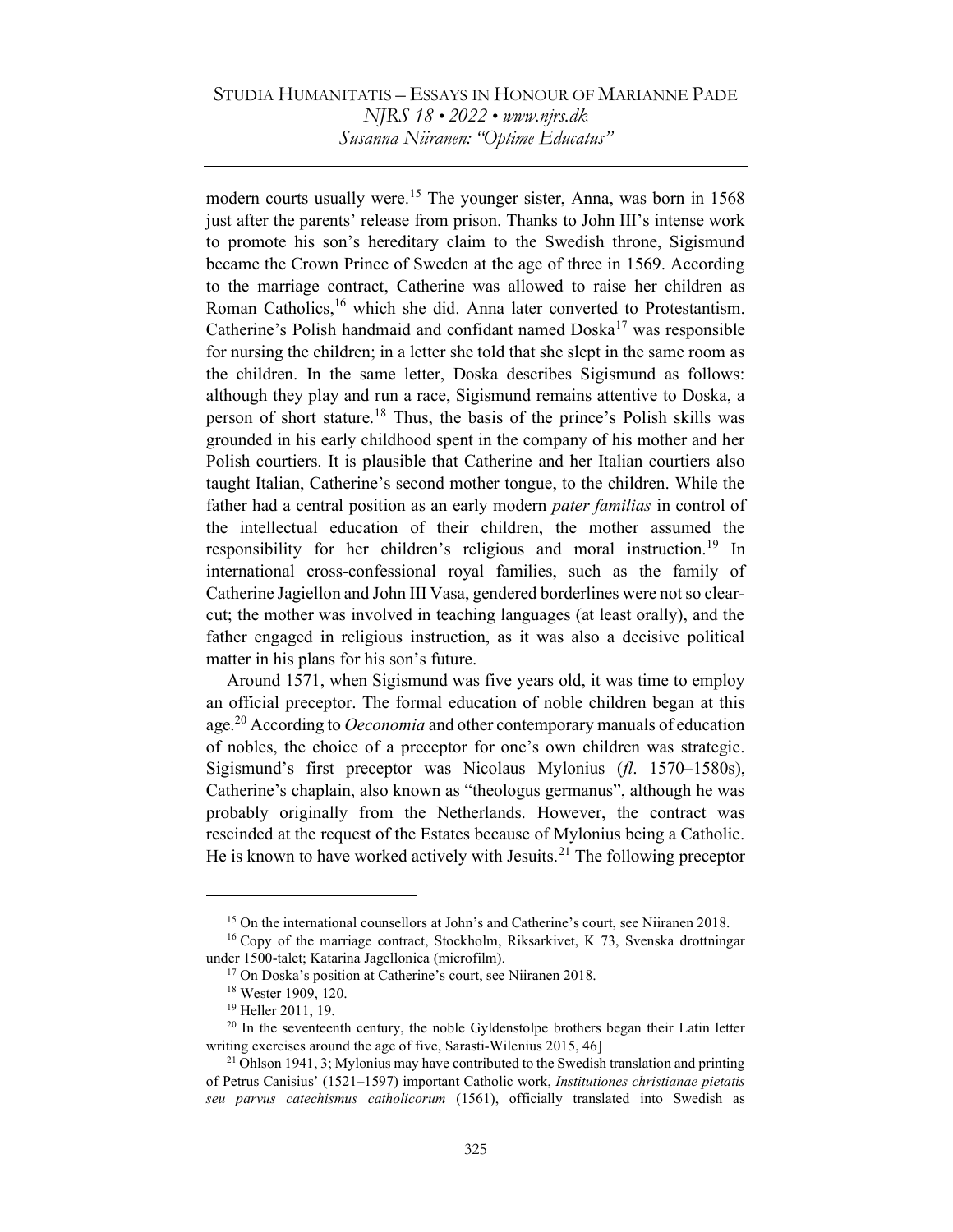was a proper Swedish protestant, Nils Blasii Rasch/Rask, educated in Rostock and Greifswald. He taught Sigismund around 1573–1575. There is no information on why he did not remain longer in that position. Nevertheless, his relationship with the family seemed unproblematic; later, he was ennobled. Rask stayed at Sigismund's Polish court and remained a firm supporter until the end of his life (Danzig, 1598 or 1599).<sup>22</sup>

The next and most long-standing  $(c.1575-c.1584)$  preceptor was Arnold Grothusen, Nils Rask's brother-in-law who belonged to a Livonian (originally Westphalian) noble family and was educated in Rostock just as Rask was. In the German-language area, the network of Lutheran clergymen and scholars centred around the universities of Rostock, Jena, Königsberg (Russian Kaliningrad) and Helmstedt, which suggests that Grothusen was Lutheran rather than Catholic. Though there is no clear evidence on his religion in available sources at least officially he had to be a Lutheran. Possible sympathies are a question that comes to mind when investigating the central individuals involved. Firstly, John III is known to have tried to balance Catholics and Lutherans both religiously and politically. Secondly, it was none other than Pontus de la Gardie (1520–1585, Languedoc-born court master to Catherine Jagiellon and court envoy, later military commander) who was in charge of inviting Grothusen to the post and arranging his trip to Stockholm. Thirdly, Grothusen's daughter Lucia (1576–1647) was married to Swedish historian Johannes Messenius (1579–1636). Messenius, an alumnus of Braunsberg (Polish Braniewo) Jesuit College, and imprisoned for conspiring with Catholics (Sigismund and the Jesuits) against the Swedish crown. Or perhaps John III, with the help of Nils Rask and Pontus de la Gardie, succeeded in finding in Grothusen a preceptor who was a Lutheran but not a fervent anti-Catholic. The latter would have been an odd choice for a Catholic prince. In his 1574 letter to Sigismund, the Polish Cardinal Stanislaus Hosius (Polish Stanisław Hozjusz, 1504–1579) mentions sending religious books to Sigismund and Anna "to be often read with their preceptor" and to be explained to the children so that they would stay loyal to their mother's religion.<sup>23</sup> Hosius served as tutor to Sigismund II Augustus and his sisters during their childhood in Poland.

John worked on reforms within the Lutheran Church. These reform plans were also reported to the Pope, even though the king was the head of the

En liten catechismus eller kort summe på then rette christelighe och catholiske troo known as Katolikernas lilla katekes in 1579. The translation was a part of the Counter-Reformation movement in Scandinavia; also see Possevino 1583.

<sup>&</sup>lt;sup>22</sup> The last Catholic member of the Grothusen family was Johann Grothusen (d. 1527), Ohlson 1941, 4.

<sup>23</sup> Card. Hosius to Sigismund, 22 Jan 1574, Hosius 1584, 380.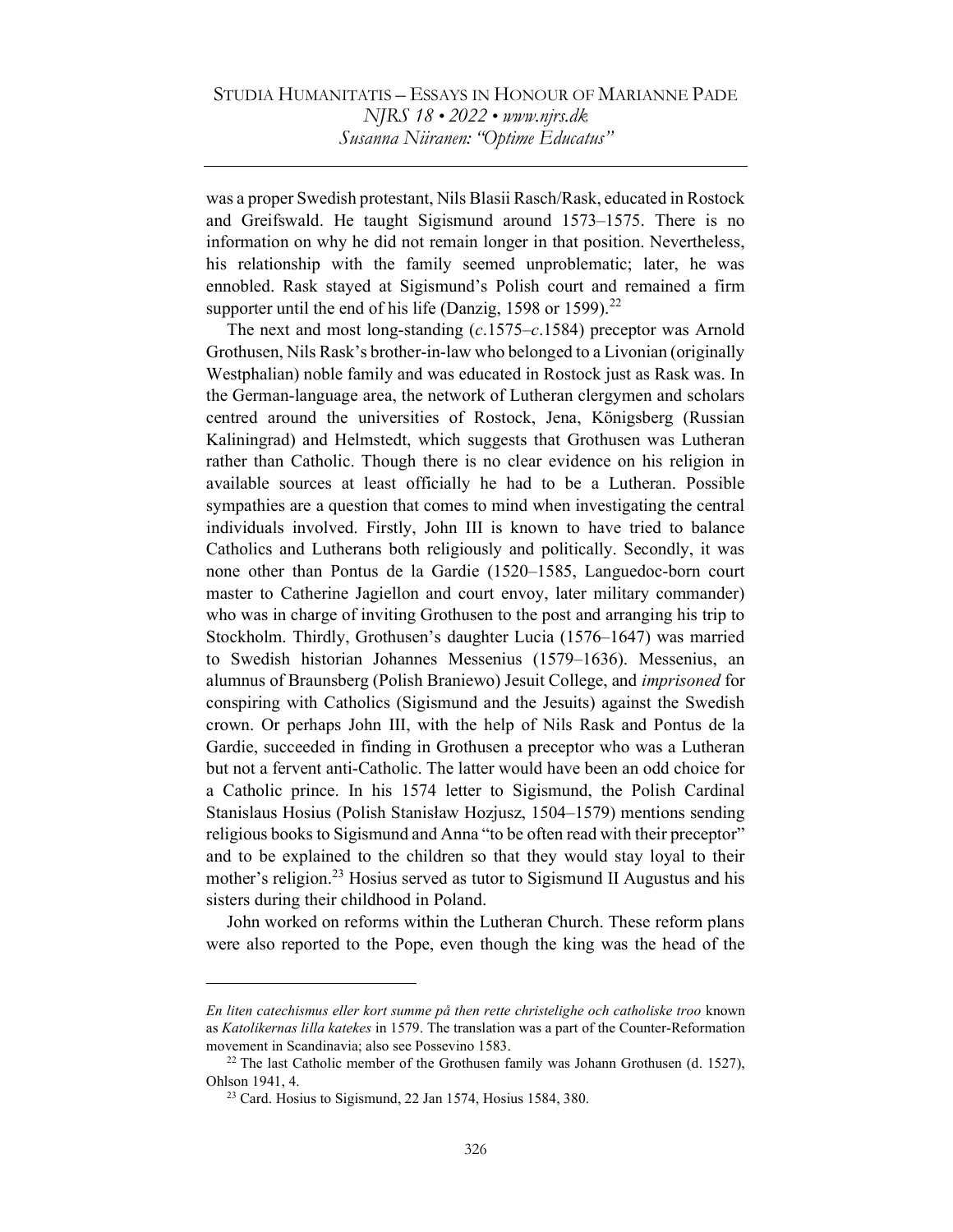Swedish Church. John asked the Pope to grant him some dispensations that would ease the emergence of an irenic Church in Sweden or permit him, according to certain interpretations, to pave the way for a re-introduction of Catholicism in his realm. The information travelled to the Papal Curia most often in Catherine's letters. The three main requests to be found in the correspondence between the queen of Sweden and the Pope in the 1570s were to grant permission for Mass to be said in the vernacular, for the marriage rights of the clergy to be continued and for the practice of communio sub utraque specie, regarded as heretical by the Catholic Church, to be allowed. Initially, she denied having received communion *sub utraque*, but later admitted to it, asking for absolution. There were many other requests, but perhaps these three were deemed the most urgent, as they were repeated in several letters. The Pope was not responsive, although Catherine explained that these reforms were the best way to get the Swedes to be receptive to Catholicism.

Associated with this correspondence, a letter to the Pope (plate 1) from Catherine also includes Prince Sigismund's salutation and signature.<sup>24</sup> "[...] obediens filius Sigimundus Dei Gratia Regnorum Sueciae Gothorum Wandalorumq(ue) Princeps haereditarius et Dux Finlandiae" ([…] obedient son Sigismund by the Grace of God hereditary Prince of the Kingdoms of Sweden, Goths and Wends and Duke of Finland.) The last digit of the year is not entirely visible, but the year is either 1575 or 1576, when Sigismund was nine or ten years old. However, for some reason, he was not able to show his writing skills to the Pope. The handwriting in the salutation part is different from the body of the letter, written in black ink by one of the court secretaries and signed by Catherine, "Catharina R(egina)". Sigismund's salutation and signature in brown ink represent not a child's (however skilled he might be) handwriting but that of a professional's sloping humanist cursive, with the Germanic habit of adding a short curvy line above the letter  $u$  (*U-Bogen* in German) to distinguish it from the letter  $n$ . Due to the intense intellectual and professional connections with German-language areas, the usage of U-Bogen was widespread in sixteenth-century Sweden. Sigismund, however, did not use it. I have not been able to trace any of Arnold Grothusen's handwritten documents to compare it with, but it is possible that the salutation to the Pope is in Arnold's hand. Apparently, the family, not relying on the excellence of the young prince's own hand, wanted to ensure a good impression on the recipient. They had their reasons, not least Bona's inheritance, the "Neapolitan sums", which belonged partly to Catherine. Since the Duchy of

<sup>&</sup>lt;sup>24</sup> Catherine Jagiellon to the Pope, 30 Apr 1575 or 1576, Vatican City, Archivio Apostolico Vaticano, Segreteria di Stato, Nunz. Germania 95, f. 371.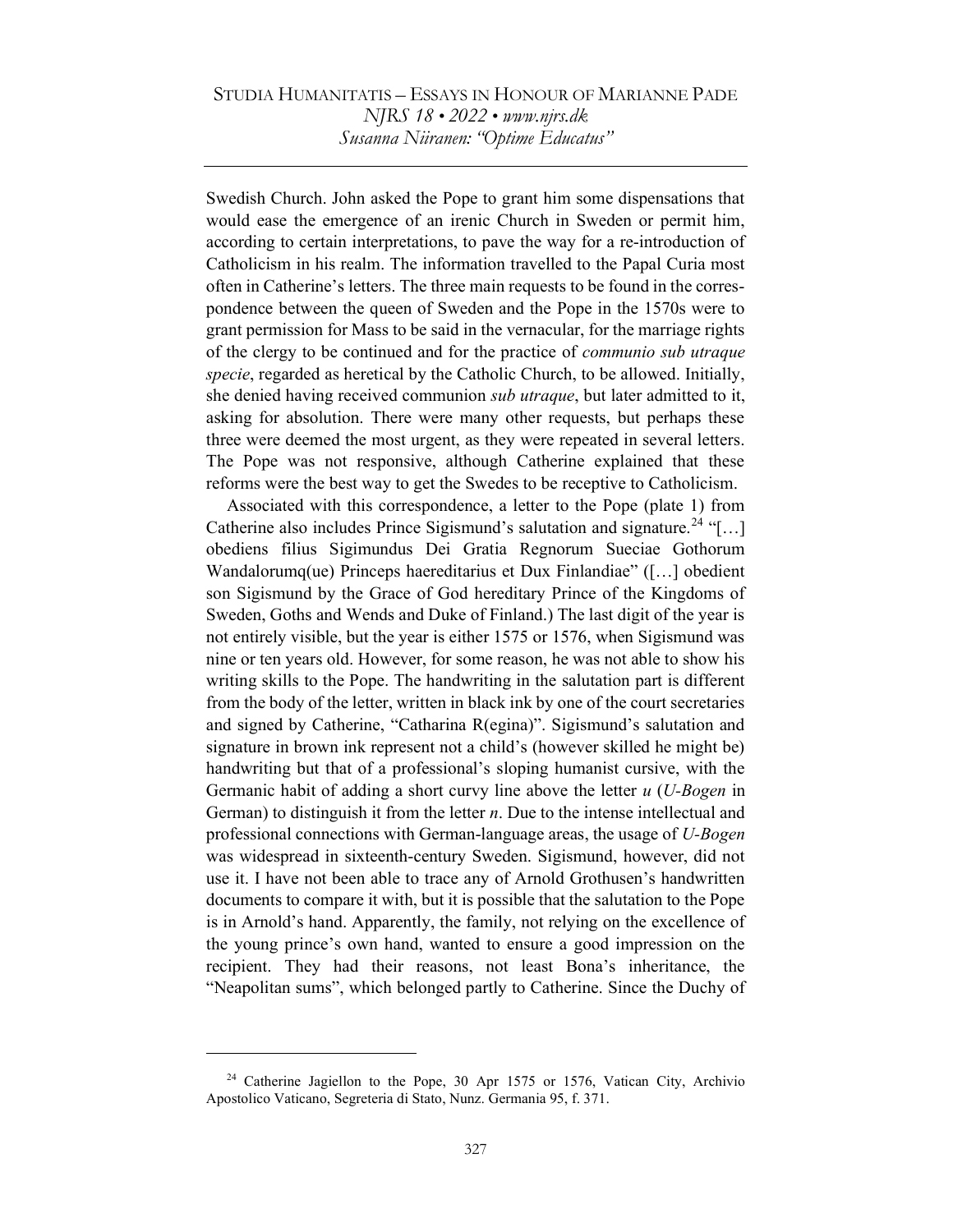Bari was incorporated into the Spanish Crown, the Jagiellons tried to recover the money through Philip II and the Pope.<sup>25</sup>

#### Swedish letters on practical matters

At the Swedish National Archives (Riksarkivet), there are two letters from the years  $1579^{26}$  and  $1582<sup>27</sup>$  Both were written in Swedish and signed by young Sigismund. They are categorized as "royal autographs" ("kungliga autografer") in the catalogue. The first letter (plate 2) pertains to some utensils for Catherine Jagiellon's (under) stable master, while the second one (plate 3) concerns an order of wine. Catherine was ill at the time and was to die the following year. While learning manifold practicalities and business affairs related to court life, Sigismund might have been helping her mother, with whom he had a close relationship. The first letter (1579) is written in a Gothic hand, whereas the second one (1582) shows a humanist cursive one. It is highly improbable that they should have been written by the same person. Moreover, the hand of the signature of either letter would not seem to be identical with the text hand. While it is possible that Sigismund had learned the Gothic script in addition to the humanist one, the Gothic text hand would seem very experienced indeed for a 13-year-old boy, and it clearly differs from that of the signature His tendency to decorate the initial  $S$  of his name's starting and ending points with serifs is already recognizable in this example. The use of serifs in the letter s occurs throughout his life, even at a later age, but is not a standard in his signature.<sup>28</sup>

Though the humanist hand of the second letter (plate 3) is more similar to Sigismund's signature, it is not necessarily in his hand either. His minuscule g has a rather large, characteristic left-inclined lower loop.<sup>29</sup> It resembles the minuscule g in the main body of the epistle, e.g. in förstlig, gunsteligen,

<sup>25</sup> Biaudet 1900, iii-vi

<sup>26</sup> Stockholm, Riksarkivet, Stafsundsarkivet, Kungliga autografer SE/RA/720807/11/I/3, 183.

<sup>&</sup>lt;sup>27</sup> Stockholm, Riksarkivet, Stafsundsarkivet, Kungliga autografer SE/RA/720807/11/I/3, 184.

<sup>&</sup>lt;sup>28</sup> Cf. e.g. the signatures from the years 1597, Vilnius, Vilniaus Universiteto Biblioteka, Skaitmeninės kolekcijos, digitalised autograph collection

https://kolekcijos.biblioteka.vu.lt/islandora/object/atmintis:VUB01\_000367943#00001, 2 January 2022, and 1611, Buffalo, Buffalo University Library, Polish Documents, Polish Royal Documents, Sigismund III Vasa

https://library.buffalo.edu/polish-room/img/sokfront.gif, 1 January 2022.

 $29$  Later on, it is often upright, e.g. in a letter from the year 1620, when Sigismund was 54, with all the other characteristics being identical to earlier instances, , Vilnius, Vilniaus Universiteto Biblioteka, VUB01\_368697; cf. the signed document from the year 1611, Polish Documents, Polish Royal Documents, Sigismund III Vasa https://library.buffalo.edu/polishroom/img/sokfront.gif, 1 January 2022.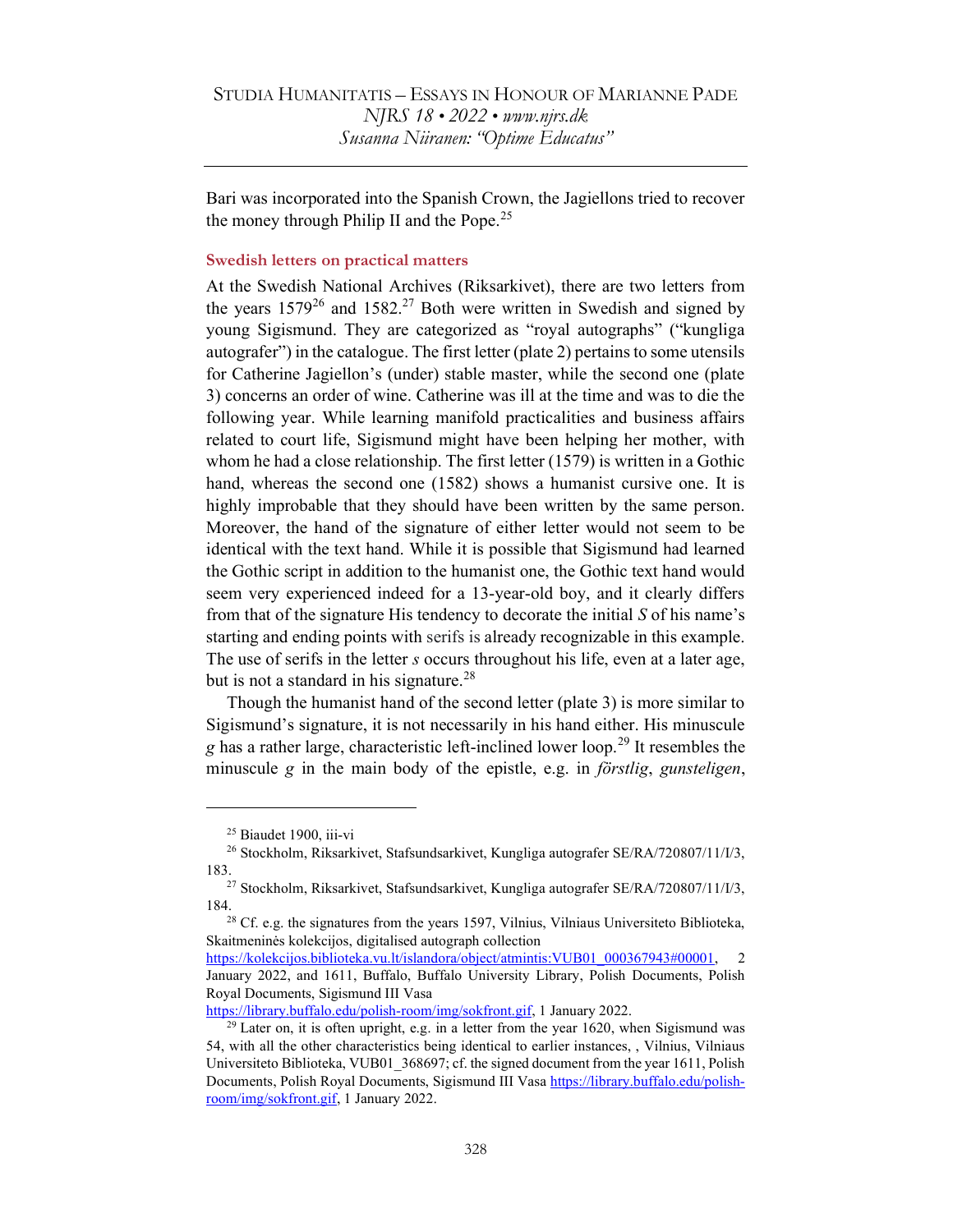alwarligen, givit, begerendes and behagelig. As for the other individual letters,  $i$ ,  $m$  and  $n$  are virtually identical in the text and the signature. In Sigismundus the first  $u$  is more angular than the second one. In the text, the angular variant only occurs in *datum*. In the signature, Sigismund's d has an open bowl and a high ascender. However, if we compare this signature with his other signatures, a d with an open bowl is not most frequent.<sup>30</sup> In the main body of the epistle, the form of letter  $d$  varies, ranging from one with an oblique, low ascender (like in the word *den*) to one with an upright, tallish ascender (ted, ider) and even to a variant resembling a  $b$  ( $b$ /datum). These characteristics may of course be due to his young age. It is also common knowledge that the handwriting of a person may vary. Rather, a signature which remains identical from document to document raises questions. Signatures change with time depending on the pen, position and speed of writing, routine, age as well as physical and mental states. Variation notwithstanding, certain characteristics are consistent throughout the long series of Sigismund's signatures preserved in a significant number of documents at various archives.<sup>31</sup>

# Letter 1

1 Må du wetha Anders Larsson ath theth äfr<sup>32</sup> wår wilie och befalningh 2 att du skall lätha wår.<sup>33</sup> frumors wnderstalmester bekomma fijra alnar 3 dubelt stål till wår egen tienare och beridere Mårten tattars behoff hwil-4 keth wij honom efftherlåthit haffwa. Sigismundus Dux Finlandiae

1 May you know, Anders Larsson, that it is our will and command 2 that you will let our mother's understablemaster have four alns of 3 double steal to our own servant and rider Mårten Tattars' need, which 4 we have left to him. Sigismund, Duke of Finland

#### Letter 2

1 Må I wethe Hans klawijr att wj aff förstligs ynnest och Nåde 2 hafue skencht och giuit wor trokamertienere Oloff Ganimell

<sup>&</sup>lt;sup>30</sup> See the signature from the year 1597, Vilnius, Vilniaus universiteto biblioteka, Skaitmeninės kolekcijos, digitalised autograph collection,

https://kolekcijos.biblioteka.vu.lt/islandora/object/atmintis:VUB01\_000367308#00001, 1 January 2022.

<sup>&</sup>lt;sup>31</sup> On medieval and early modern signatures, see Fraenkel 1992 and Groebner 2004, passim.

 $32$  *Äfr* or *äsr*.

<sup>&</sup>lt;sup>33</sup> Maybe a full stop (unclear).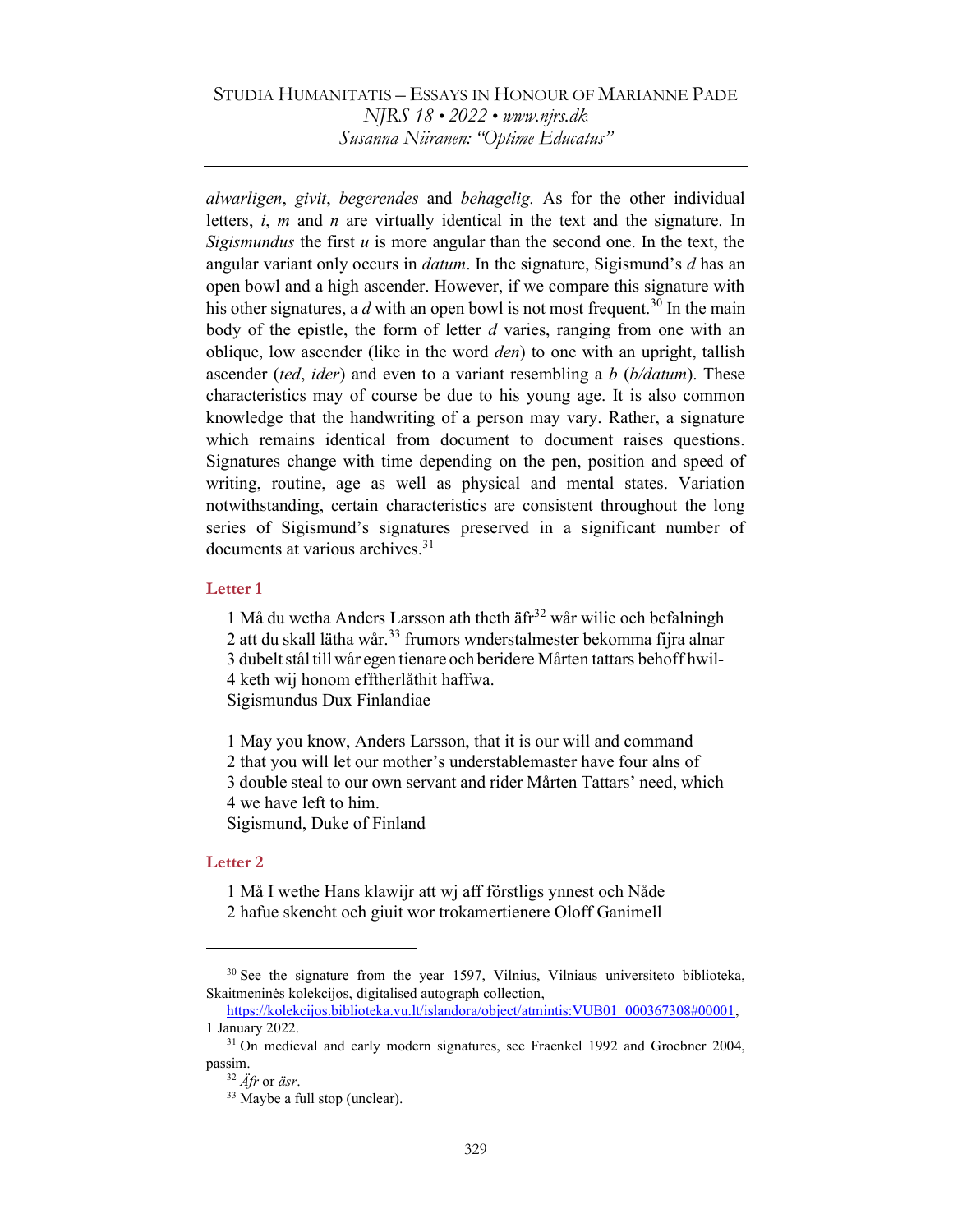3 trij åmer renst wijn, och ectt oxehwud rött och blancht franst 4 wijn,<sup>34</sup> befale Ider forthenskul gunsteligen och alwarligen att I låte 5 förde wår tienere deth bekomme när han ted begerendes Warder. 6 görendes här meds ted oss behageligit är, och skall samme wijn bliue 7 askordett utj accisen der I wethe Ider efterrette datum Upsala den 8 9 Septemb(er) Anno 82 Sigismundus P(rinceps) P(oloniae) H(aereditarius) R(egni) S(ueciae) 1 /May you be informed, Hans Klawijr, that we of princely favour and grace 2 have offered and given to our trusted valet Oloff Ganimell 3 three awms of Rhenish wine and one hogshead of red and white French 4 wine, we command for that reason graciously and seriously that you let 5 our servant have it when he requests it, 6 Doing so what we are comfortable with, and the same wine will be 7 paid after the contract, as agreed. Given at Uppsala on 8 9 September in the year 82 Sigismundus Prince of Poland, Hereditary Prince of the Realm of Sweden Although both letters can theoretically be writing exercises by the young

prince, it is possible that they have been written by the Swedish-speaking court secretaries, who were numerous at the time, and Sigismund had only signed them. What is certain is that Sigismund's signature shows remarkably little variation over the years. In 1630, at the age of 64, the morphology of his signature is virtually identical to the signatures of his youth.<sup>35</sup> As a skilful amateur painter, goldsmith and cutter of precious stones, he was used to holding not only a pen but a paintbrush and other tools.

### Multicultural, humanist and steady-handed

As a member of a multicultural, cross-confessional royal family, Sigismund received an education with a strong international emphasis. When the heir apparent was seven, John III planned to marry him to a Habsburg princess, "to one of the emperor's daughters".<sup>36</sup> At the same time, John was a candidate for the Polish throne, representing underaged Sigismund.<sup>37</sup> Therefore, it was quite natural that language skills and diplomatic relations to the Catholic Church

<sup>&</sup>lt;sup>34</sup> Maybe a comma (unclear).

<sup>&</sup>lt;sup>35</sup> Buffalo, Buffalo University Library, Polish documents, Polish Royal Letters, Sigismund III Vasa https://library.buffalo.edu/polish-room/img/zygmunt3(1587-1632).gif, 1 January 2022.

<sup>36</sup> John III to Andreas Lorichs, Vadstena 1 Jan 1573, Biaudet 1900, 85.

<sup>&</sup>lt;sup>37</sup> John to the Polish Senate 4 Aug 1572, Stegeborg, Biaudet 1900, 23; John III to a Polish ambassador, Visby 19 Apr 1573, Biaudet 1900, 40.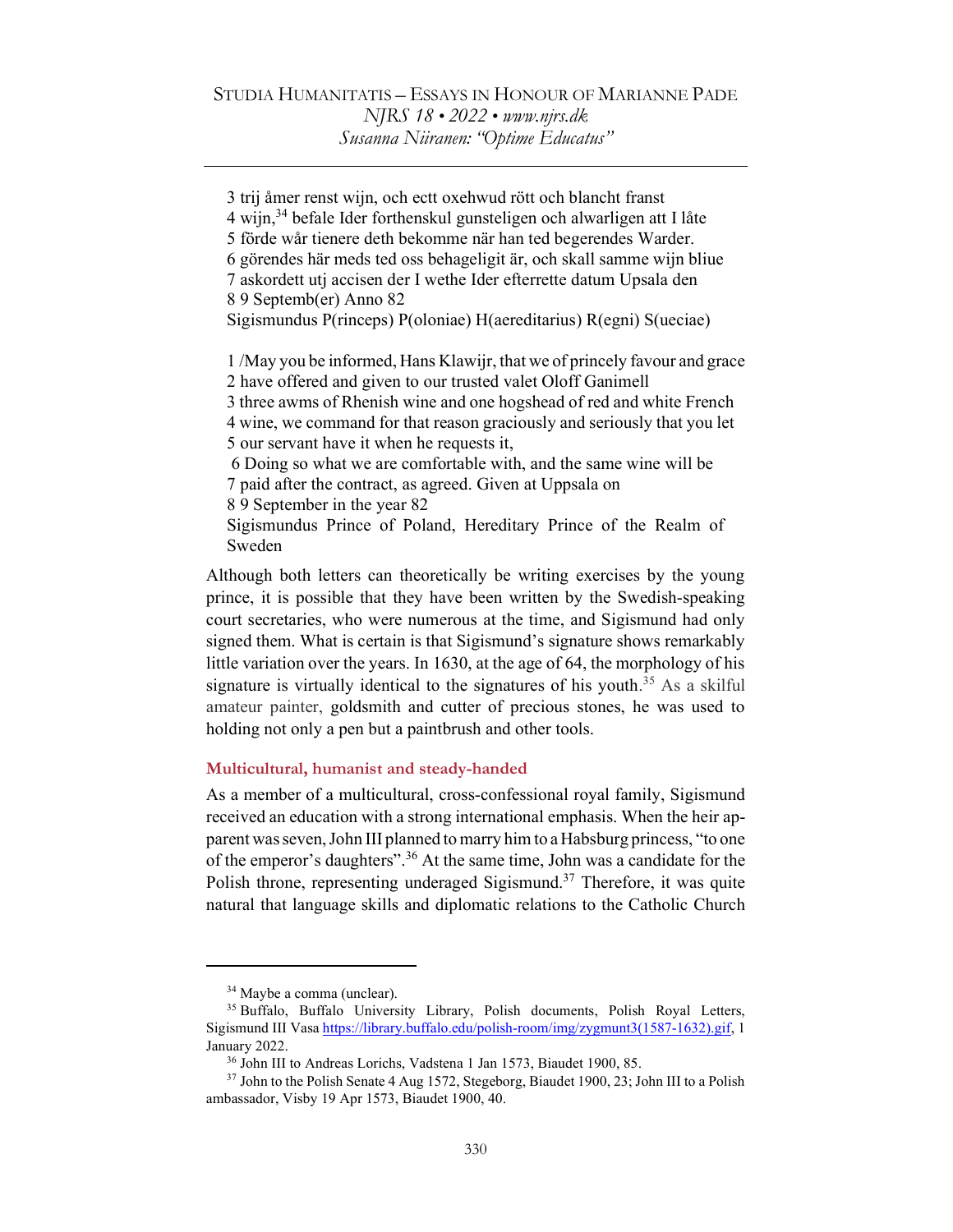should figure in his education from early on. In 1587, Sigismund was a candidate for the Polish throne after the death of Stephen Bátory (1533–86), whose widow, Sigismund's aunt Queen Dowager Anna, supported his candidacy together with several magnates. Swedish envoys were sent to Poland to support Sigismund. In one of their speeches, attention was drawn to his education and language skills. His Polish language was assured to be "exact", both in written and oral form. He was able to communicate in Polish, Italian, Latin, German and Swedish. All in all, he was not only linguae peritus (skilled in languages) but also *litteratus* (learned) and *optime educatus* (very well educated).<sup>38</sup>

Biographer Östergren points out Sigismund's increasing interest in history, especially in the Swedish history of the Catholic era.<sup>39</sup> Johannes Vastovius, a Swedish convert to Roman Catholicism, who became protonotarius publicus and canon in Warmia in Poland, served Sigismund as chaplain and librarian. Vastovius published Vitis aquilonia (1623), a work on Nordic – mainly Swedish – saints from about 850 until the early sixteenth century based on Vastovius' studies at the Vatican archives. $40$  In connection with this topic, Sigismund initiated the work on saints by adding Nordic – mostly Swedish – saints to the Roman breviary.<sup>41</sup> In addition, Gregorius Borastus, Sigismund's secretary, chaplain and chancellor wrote not only panegyrics to the King, but also a series of Swedish historiographical works, including chronicles of Gothicist inspiration. Östergren interprets these literary activities as a proof of Sigismund's nationalistic attitude to Sweden, where he was never to return after losing the power struggle with his Lutheran paternal uncle Charles IX. Sigismund was dethroned in Sweden in 1599 and forced to retreat to the Polish–Lithuanian Commonwealth. He never gave up his (legitimate) claim to the Swedish throne.

The Swedish-language letters provide a more practical angle to his education, which was comprehensive. In addition to Christian (Catholic) humanist learning and the art of diplomacy, he was taught very pragmatic skills, such as drafting business letters. Although most of them were probably written by secretaries, he was simultaneously trained to take responsibility for material, everyday matters, decision-making and dealing with subjects of various kinds, such as servants and merchants. All this proceeded in the language used by the majority of his Swedish subjects and the domestic administration, i.e. Swedish. There might be a link to Peter Brahe the Elder's practical ideas on the education of nobility as transmitted by Oeconomia, but a sixteenth-century ruler could seldom concentrate on abstract state-level

<sup>38</sup> Mayer 1861, 359.

<sup>39</sup> Östergren 2005, 229.

<sup>40</sup> Vastovius 1623.

<sup>41</sup> Anonymi 1618; Bataille 2018, 3, 7 & 11.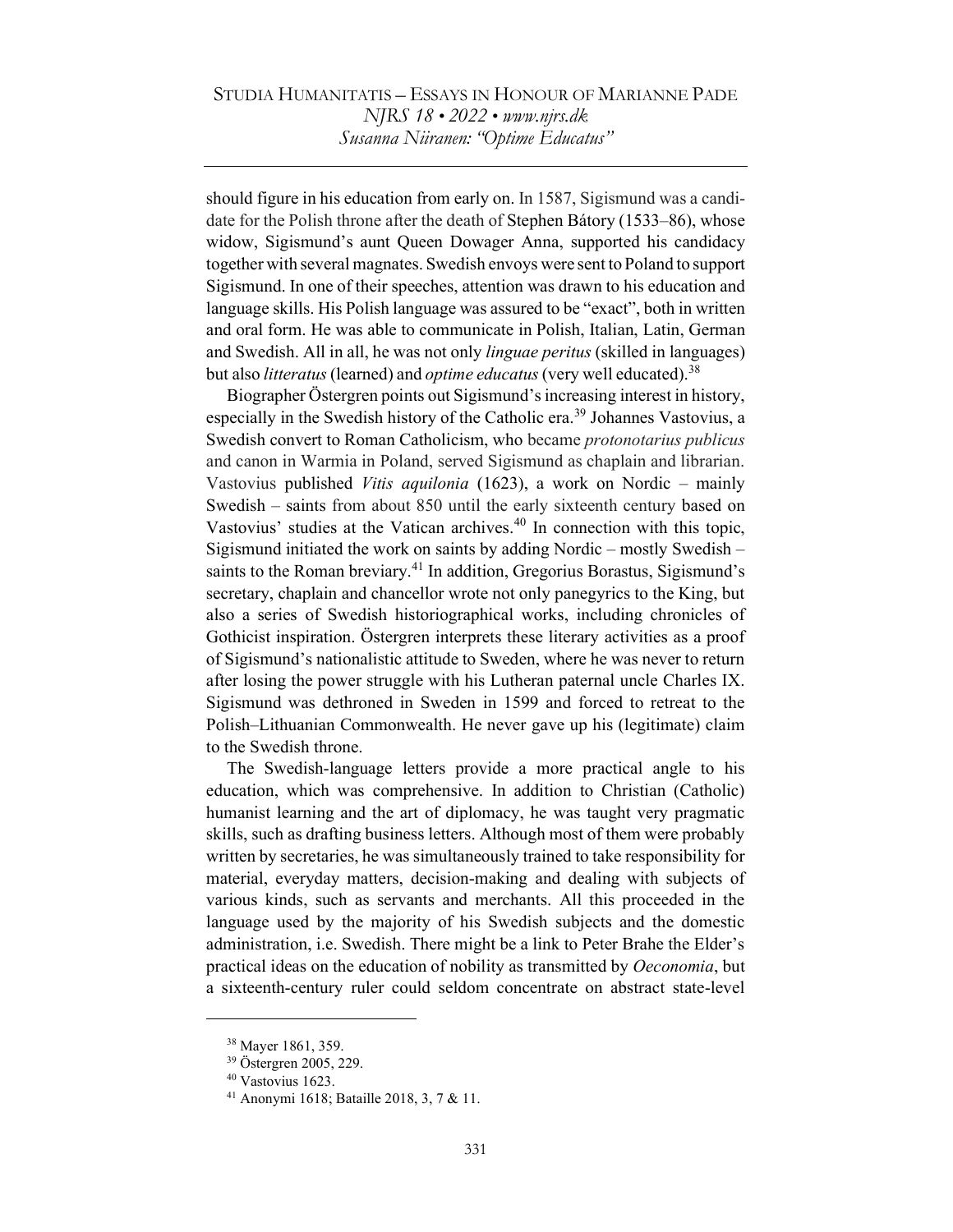issues; he was often concerned with a plethora of questions, topics and problems, which may appear even trivial to the modern scholar. From the book historical point of view, not only books and libraries, but also letters and notes on everyday matters or even formal salutations can offer a peek into the lives of Renaissance people and how they were educated. At least, a lot of wine was needed.

#### **Bibliography**

#### Archival sources

- Buffalo, University Library of Buffalo, Polish Documents, Polish Royal Documents, Sigismund III Vasa, https://library.buffalo.edu/polishroom/documents/, 2 January 2022.
- Stockholm, Riksarkivet, Stafsundsarkivet, Kungliga autografer SE/RA/720807/11/I/3.

https://sok.riksarkivet.se/bildvisning/R0002251\_00001, 2 January 2022.

- Stockholm, Riksarkivet, K 73, Svenska drottningar under 1500-talet; Katarina Jagellonica (microfilm).
- Stockholm, Slottsarkivet, Kungliga och furstliga personers enskilde egendom 3, 1556–1594.
- Vatican City, Archivio Apostolico Vaticano, Segretario di Stato, Nunz. Germ., 95.
- Vilnius, Vilniaus universiteto biblioteka, digitised autograph collection, https://kolekcijos.biblioteka.vu.lt/f48-autografai?display=grid, 2 January 2022.

#### Printed bibliography

- Alberti, Leon Battista 1908, I libri della famiglia, ed.: Girolamo Mancini, Firenze.
- Anonymi 1618, Officia propria ss. patronorum regni Sveciae ex vetustis breviariis ejusdem regni deprompta, Antverpiae.
- Bataille, Camille 2018, Une longue Réformation : La liturgie des saints en contexte suédois, v. 1530–v. 1700, https://hal-normandie-univ.archivesouvertes.fr/hal-02541311/document, 31 December 2021.
- Biaudet, Henry 1900, Le Saint-Siège et la Suède durant la seconde moitié du XVI<sup>e</sup> siècle, Notes et documents 1 : Origines et période des relations non officielles 1570-1576, Paris & Helsingfors.
- Bogucka, Maria 1989, Bona Sforza, Warszawa (Biografie Sławnych Ludz).
- Brahe, Per 1971, Oeconomia eller Hushållsbok för ungt adelsfolk, eds.: John Granlund & Gösta Holm, Stockholm.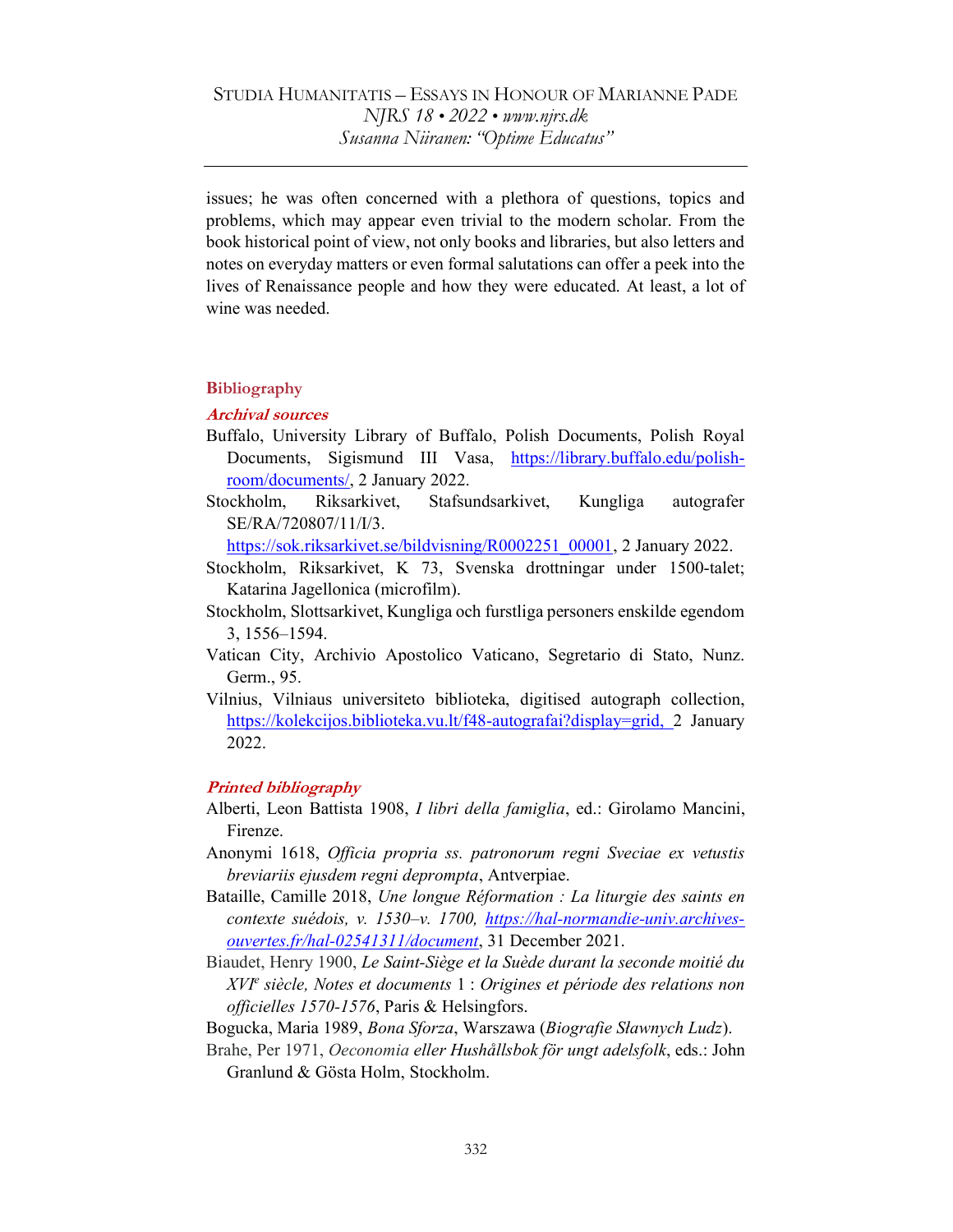- Canisius, Petrus 1579, En liten catechismus eller kort summe på then rette christelighe och catholiske troo, alle christne på thenne tijdh storlighe aff nödhen, Stockholm.
- Cioffari, Gerardo 1987, "Bona Sforza . Aspetti religiosi ed umanitari della sua personalità", La Regina Bona Sforza tra Puglia e Polonia: Atti del Convegno, Bari, Castello Svevo, 21 aprile 1980, ed.: Bronisław Biliński, Wrocław, 62-106.
- Ericson, Lars 2004, Johan III: En biografi, Lund.
- Eriksson, Bo 2008, Statstjänare och jordägare: Adelsideologi i Per Brahe den äldres Oeconomia, Stockholm.
- Fraenkel, Béatrice 1992, La signature: Genèse d'un signe, Paris (Bibliothèque des Histoires).
- Gliczner, Erazm 1558, Książki o wychowaniu dzieci, Kraków.
- Groebner, Valentin 2004, Der Schein der Person: Steckbrief, Ausweis und Kontrolle im Europa des Mittelalters, München.
- Hakanen, Marko & Ulla Koskinen 2017, "The Gentle Art of Counselling Monarchs (1560-1655)", Personal Agency at the Swedish Age of Greatness 1560-1720, eds.: Petri Karonen & Marko Hakanen, Helsinki (Studia Fennica Historica 23), 47-81.
- Heller, Jennifer Louise 2011, The Mother's Legacy in Early Modern England, Farnham (Women and Gender in the Early Modern World).
- Katajala-Peltomaa, Sari & Raisa Maria Toivo (eds.) 2016, Lived Religion and the Long Reformation in Northern Europe, c.1300–1700 (Studies in Medieval and Reformation Traditions 206), Leiden & Boston.
- Hosius, Stanislaus 1584, Opera omnia II, Coloniae.
- Krēsliņš, Jānis 1992, "The Dissemination of the Latin Book in the Baltic Sea region during the Sixteenth and the Seventeenth Century", Mare Balticum, Mare Nostrum: Latin in the Countries of the Baltic Sea (1500-1800), eds.: Outi Merisalo & Raija Sarasti-Wilenius (Annales Academiae Scientiarum Fennicae B 274), 110–125.
- Mayer, E.E. 1861, Des Olmützer Bischofes Stanislaus Pawłowski Gesandtsehaflsreisen nach Polen aus Anlass der Königswahl nach dem Ableben Stefans I (1587-1598), Wien.
- Niiranen, Susanna 2018, "Catherine Jagiellon, Queen Consort of Sweden: Counselling Between the Catholic Jagiellons and the Lutheran Vasas", Queenship and Counsel in Early Modern Europe, eds.: Helen Matheson-Pollock, Joanne Paul & Catherine Fletcher, Cham (Queenship and Power), 83–110.
- Niiranen, Susanna 2019, "From prison to print: Johannes Messenius' Scondia illustrata as a co-product of early modern prison writing", Transmission of Knowledge in the Late Middle Ages and the Renaissance, eds.: Outi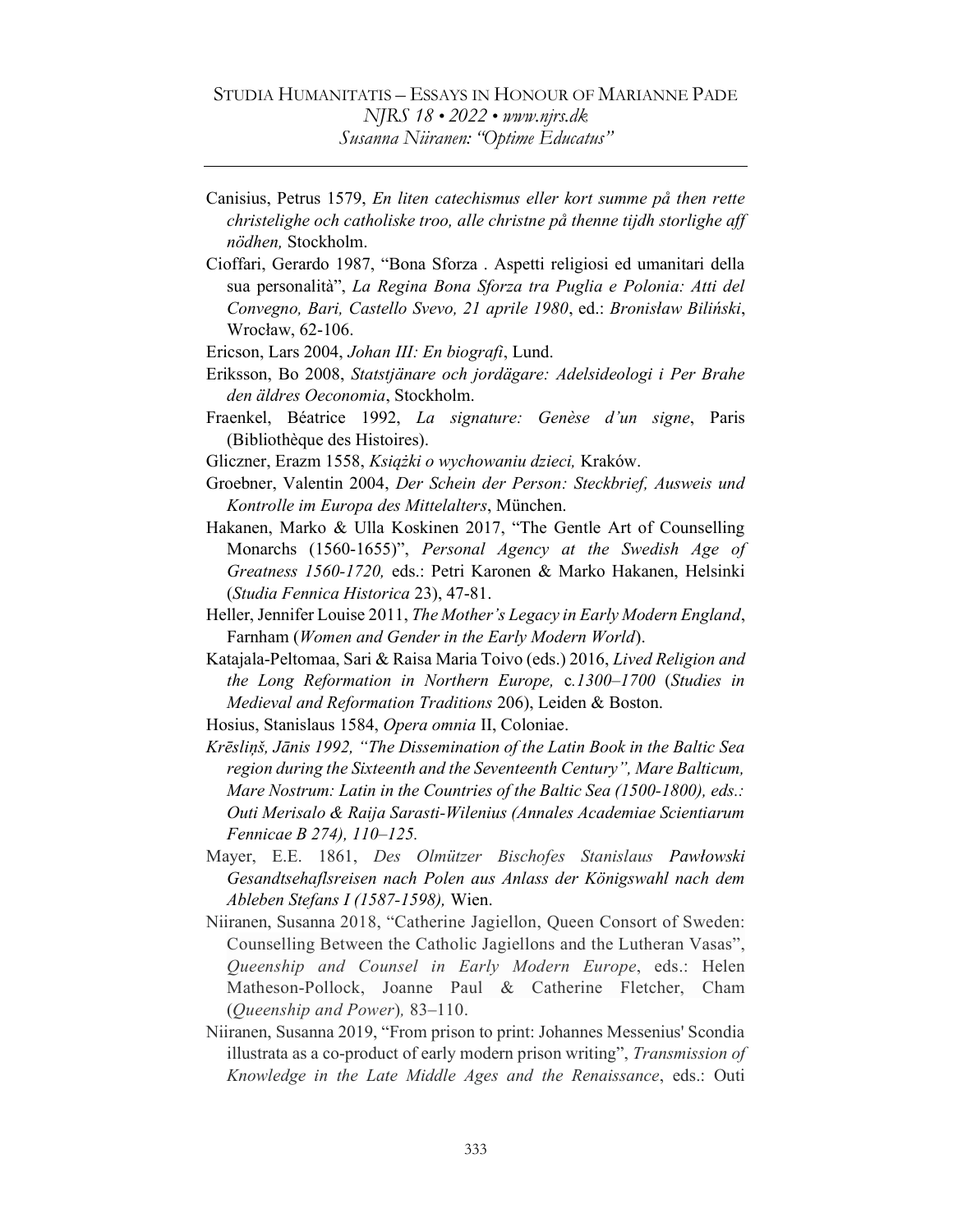Merisalo, Miika Kuha & Susanna Niiranen, Turnhout (Bibliologia 53), 153–165.

- Ohlson, Nils G. 1941, Hertig Sigismunds tukto- och läremästare: Några anteckningar ur Vasatidens bildningshistoria, Stockholm (Bilaga till Vasa realskolans årsredogörelse läsåret 1940/1941).
- Pade, Marianne 2020, "Melanchthon and Thucydides: The Reception of the Peloponnesian War in a Reformation Context", Cultural Encounter and Identity in the Neo-Latin World, eds.: Camilla Horster & Marianne Pade, Roma (Analecta Romana Instituti Danici: Supplementa LIV), 47–62.
- Pochiecha, Władysław 1949, Królowa Bona (1494–1557), czasy i ludzie odrodzenia 1, Poznań.
- Possevino, Antonio 1583, Responsiones ad nobilissimi viri septentrionalis interrogationes, Ingolstadii.
- Przezdziecki, Aleksander 1868, Jagiellonki Polskie w XVI wieku: Obrazy rodziny i dworu Zygmunta I. i Zygmunta Augusta Krolow Polskich 1, Kraków.
- Ragauskienė, Raimonda 2014, "The Marriage of Catherine Jagiellon and John III Vasa in Vilnius (1562)", Lithuania-Poland-Sweden. European dynastic unions and historical-cultural ties, eds.: Eugenijus Saviščevas & Marijus Uzorka, Vilnius (Studies of the Palace of the Grand Dukes of Lithuania XXI), 102–119.
- Roszak, Stanisław 2010, "Forms of Patriotism in the Early Modern Polish-Lithuanian Commonwealth", Whose Love of Which Country? Composite States, National Histories and Patriotic Discourses in Early Modern East Central Europe, eds.: Balazs Trencsenyi and Márton Zászkaliczky, Leiden (Studies in the History of Political Thought 3), 443–460.
- Sandelin, Bo 1991, The History of Swedish Economic Thought, London & New York (Routledge History of Economic Thought).
- Sarasti-Wilenius, Raija 2015, Dear Brother, Gracious Maecenas: Latin Letters of the Gyldenstolpe Brothers (1661-1680), Helsinki (Suomalaisen Tiedeakatemian Toimituksia: Humaniora 374).
- Vastovius, Johannes 1623, Vitis Aquilonia seu vitae sanctorum qui Scandinaviam magnam arctoi orbis peninsulam ac presertim regna gothorum Sueonumque olim rebus gestis illustrabunt, Coloniae.
- Östergren, Stefan 2005, Sigismund: En biografi över den svensk-polske monarken, Fredestad.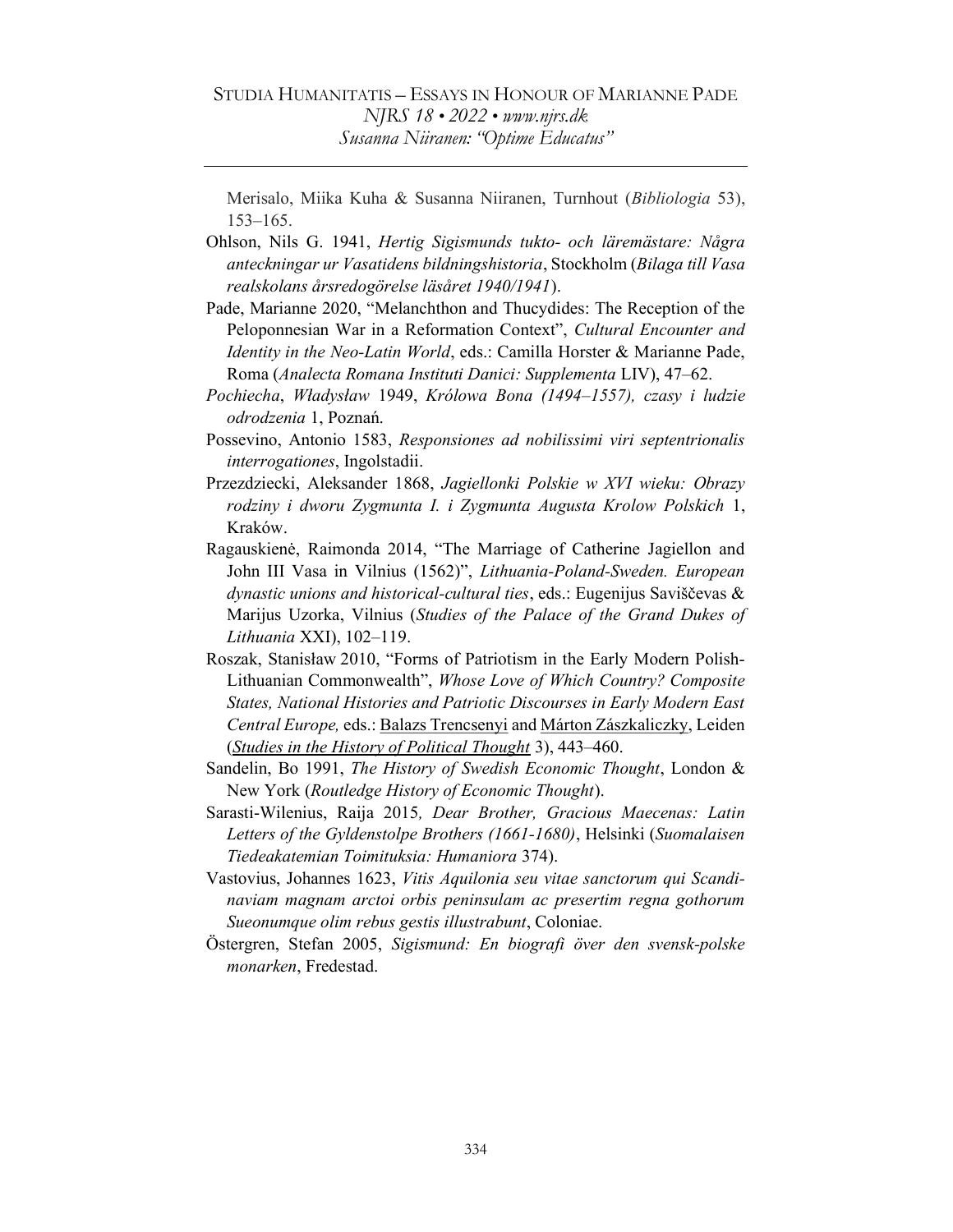#### Illustrations



Plate 1. Sigismund's letter to the Pope (1575/76). Vatican City, Archivio Apostolico Vaticano, Segreteria di Stato, Germania 95, f. 295r. By permission of the Archivio Apostolico Vaticano, all rights reserved. © 2022 Archivio Apostolico Vaticano.

Whi di novega Andons Lavfon auf trots agu noan will och befacuings<br>auf di flace tätsk noan framons wuderfacung lor telemma föra alvar<br>Dibret flac vill noan man tionans och varidens mansten tattans visseft smil. Sigismundus Dux fin landia;

Plate 2. Sigismund's letter (1579), Stockholm, Riksarkivet, Stafsundsarkivet, Kungliga autografer SE/RA/720807/11/I/3, 183. By permission of the National Archives of Sweden (Riksarkivet).